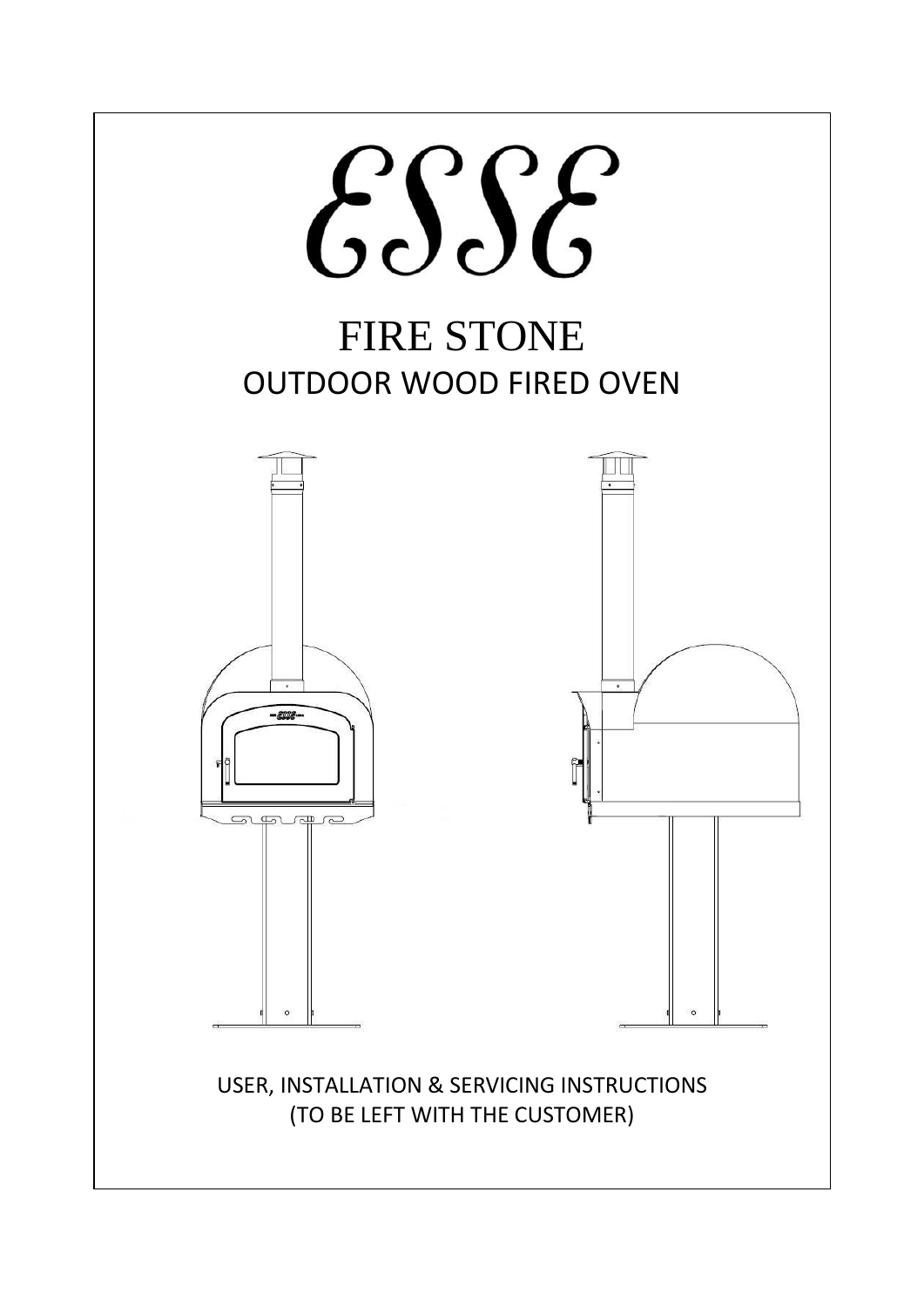#### CONTENTS

| <b>General Safety Notes</b>  | Page 2 | Operating the Stove       | Page 8  |
|------------------------------|--------|---------------------------|---------|
| <b>Technical Information</b> | Page 2 | What Type of Wood is Best | Page 10 |
| Dimensions and Clearances    | Page 2 | Cleaning                  | Page 12 |
| Installation                 | Page 3 | <b>Optional Extras</b>    | Page12  |
| Commissioning the Stove      | Page 7 |                           |         |

#### **GENERAL SAFETY NOTES**

Avoid the use of aerosol sprays in the vicinity of the wood oven when in operation.

Children, aged or infirm people should only approach the Wood Oven when not in use.

The Wood Oven must be maintained in good working order.

All surfaces of this oven are considered as working surfaces and will become hot during use.

Never throw water into the oven as this could damage its components.

This appliance is strictly for use outdoors. Do not use this appliance in a tent of similar covered area. Carbon Monoxide gas is colourless, odourless and potentially lethal.

#### **TECHNICAL INFORMATION**

| Item           | Weight |                |
|----------------|--------|----------------|
| Wood oven      | 170kg  | <b>WARNING</b> |
| Wood oven base | 66.5kg | <b>WARNING</b> |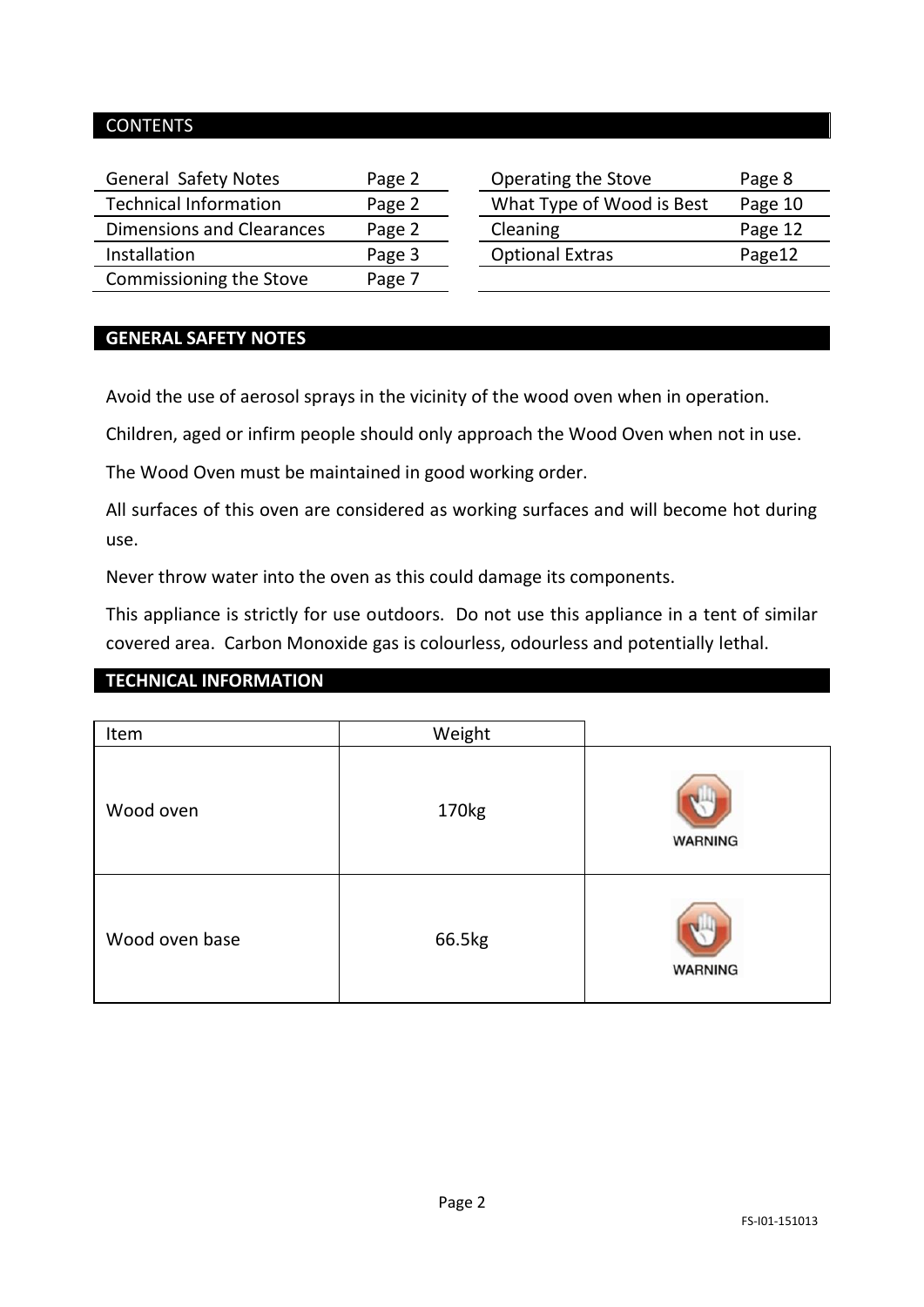# **DIMENSIONS AND CLEARANCES**





## **INSTALLATION**

It is the installer's responsibility to provide for the safety of all persons carrying out this installation.

Attention is drawn to the fact that fire cement is caustic and hands must be washed thoroughly after use.

The appliance is heavy and care must be taken during handling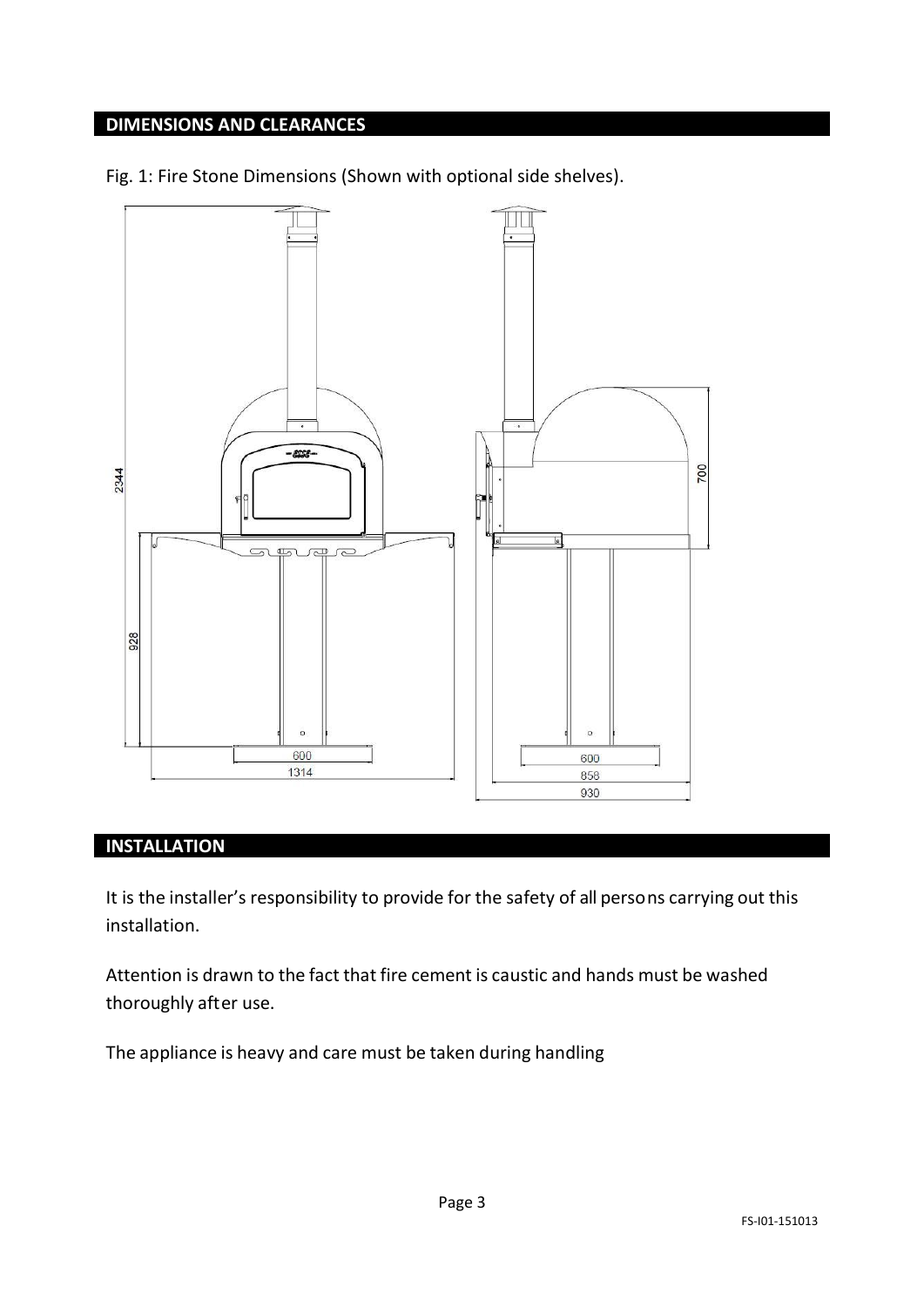#### **WARNING**

Any adjacent combustible material should be far enough away from the appliance so as to be safe when the appliance is in operation. If necessary, any adjoining walls should be protected from the effects of heat.

Clearances from combustible materials should be at least 1 metre all-round.

When positioning your Wood oven it should stand on a suitable solid and stable noncombustible base or plinth.

This appliance will generate extreme heat and should not be used indoors or in a confined space. Never site your oven close to combustibles

It isrecommended that appropriate fire safety equipment such as a fire extinguisher and fire blanket are installed in the area of usage as a fire precaution

Your new Esse Wood Fired Oven can be fitted onto either a pre-built base of suitable material or using the Esse steel pedestal base.

If you have opted for a pre-built base it needs to be of suitable construction to securely support the oven and withstand the weight and temperatures generated from the wood fired oven. The oven is supplied constructed on a steel base plate which measures 858mm in length and 706mm wide.

#### Assembly Method

- Unpack your new Esse Fire Stone Oven.
- Check that all parts are present and correct as per the parts diagram (Fig,2)

In the Crate: (packaged separately).

| 1x Pizza Oven              | 1x Flue Pipe          |
|----------------------------|-----------------------|
| 1x Base Plate              | 1x Pedestal Leg       |
| 1x Pizza Peel              | Rain Cowl             |
| 2x Pizza Travs             | 1x Wire brush/scraper |
| 1x heat resistant Gauntlet | 1x Ash guard brick    |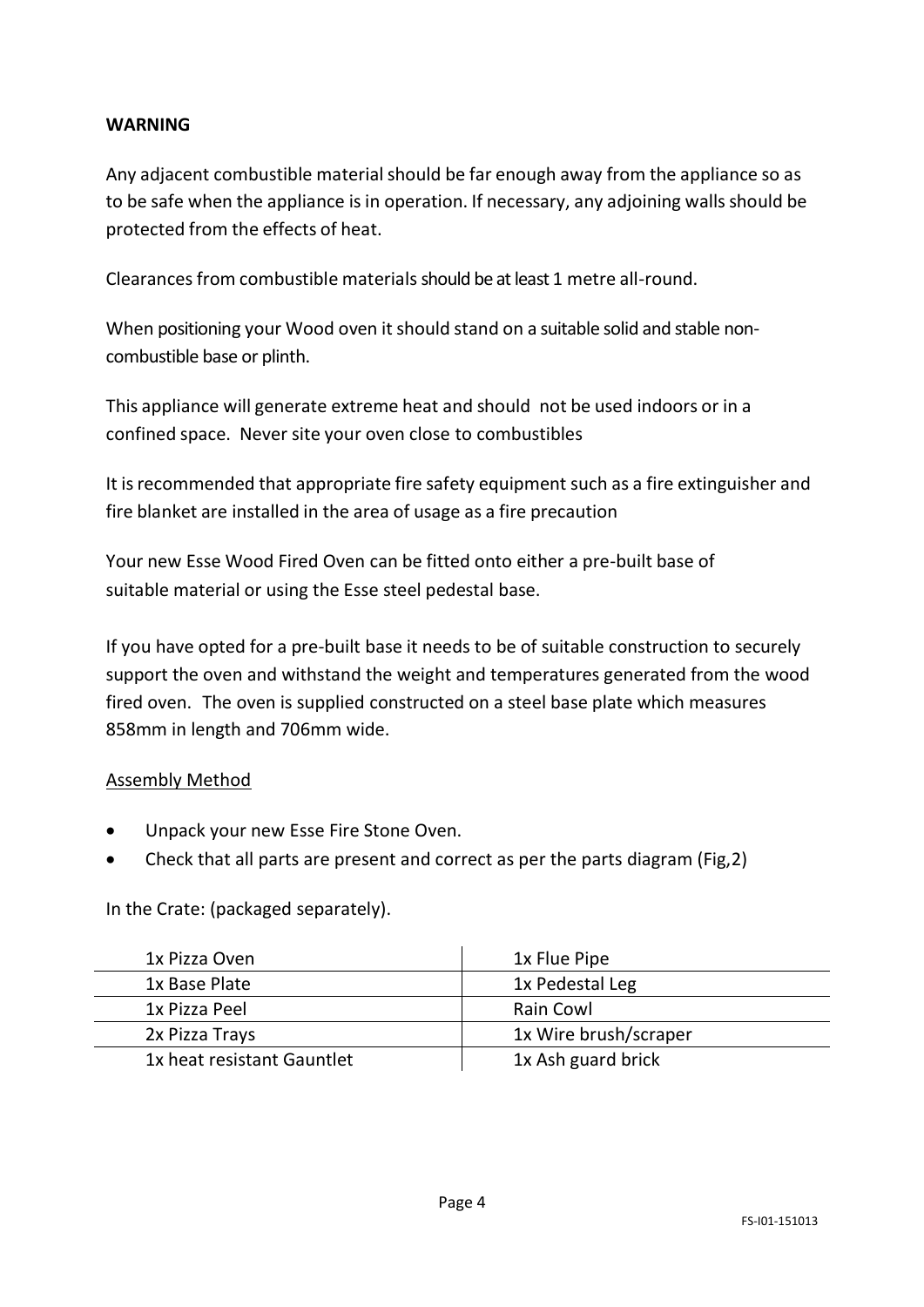## Fig. 2 Pizza Oven Exploded diagram



| Item No,       | Part Number            | Description                       | QTY |
|----------------|------------------------|-----------------------------------|-----|
| $\mathbf{1}$   | <b>PIZ-001 GRC</b>     | <b>GRC PIZZA OVEN COVER</b>       |     |
| $\overline{2}$ | PIZ-020                | RH/LH FIRE BRICK                  |     |
| 3              | PIZ-021                | <b>REAR FIRE BRICK</b>            |     |
| 4              | PIZ-023                | TOP LH/RH FIRE BRICK              |     |
| 3              | PIZ-024                | <b>TOP REAR FIRE BRICK</b>        |     |
| 6              | PIZ-027                | <b>TOP FIRE BRICK</b>             |     |
| $\overline{7}$ | PIZ-302                | <b>BRICK SUPPORT FRAME</b>        |     |
| 8              | PIZ-303                | PIZZA OVEN FRONT ASSEMBLY         |     |
| 9              | 525-020-SS             | STAINLESS STEEL BOTTOM HINGE PIN  |     |
| 10             | 125-022-SS             | PIZZA OVEN HINGE PIN              |     |
| 11             | PIZ-025                | <b>FRONT TOP BACK FIRE BRICK</b>  |     |
| 12             | PIZ-306                | <b>FRONT FLUE PLATE</b>           |     |
| 13             | 525-006-SS             | <b>STAINLESS DOOR PIN</b>         |     |
| 14             | <b>CAST PIZZA DOOR</b> |                                   |     |
| 15             | PIZ-310                | PIZZA OVEN TOP BASE               |     |
| 16             | PIZ-608                | <b>FRONT BRICK CAPPING</b>        |     |
| 17             | PIZ-311                | PIZZA OVEN FRONT INFILL ASSEMBLY  |     |
| 18             | PIZ-609                | FIRE STONE REAR FRAME SPACER      |     |
| 19             | PIZ-610                | FIRE STONE LEFT HAND FRAME SPACER |     |
| 20             | PIZ-613                | <b>FRONT BRICK CAPPING PART 2</b> |     |
| 21             | PIZ-228                | <b>BOTTOM INSULATION BOARD</b>    |     |
| 22             | PIZ-022                | <b>BASE FIRE BRICK</b>            |     |
| 23             | PIZ-604                | PIZZA OVEN TOP SPINNER            |     |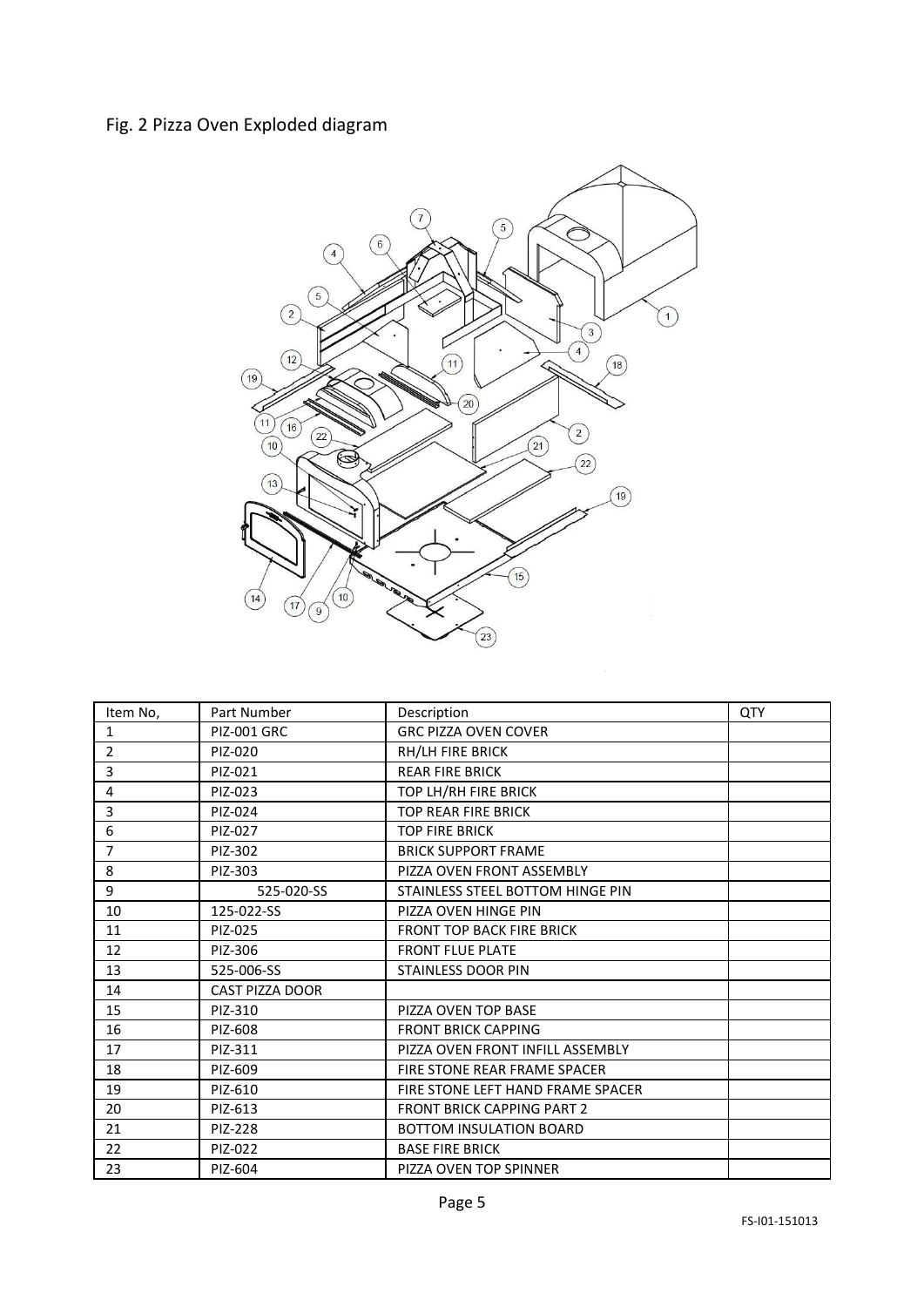#### **IF FITTING TO A PRE BUILT BASE:**

- Remove the front transit bolts and plates from the front of the oven.
- Open the oven door and carefully remove the base bricks and insulation board.
- Unscrew the rotating spigot.
- Re-fit the insulation board, base bricks and close the oven door.
- Position the oven on to your base and secure in position



### **This appliance is very heavy. 4 persons should be involved with lifting.**

#### **WARNING**

#### **WHEN FITTING TO THE SUPPLIED PEDESTAL:**

- Unpack your Esse steel pedestal base plate.
- Position the base in you desired location on an appropriate surface to support the weight.
- The base has been designed to be free standing, however if base fixings are required we would recommend M8 fixings appropriate to fixing the base to your ground material.
- Remove the supplied M8x30 Set screws from the base plate
- Fit the pedestal leg and secure using the M8x30 Set screws
- Lift the oven and position with the rotating spigot located in the pedestal leg.
- Remove the front transit bolts and plates from the front of the oven.



## **This appliance is very heavy. 4 persons should be involved with lifting.**

- **WARNING**
- Remove the Flue pipe and rain cowl from their packaging
- Fix the rain cowl to the flue pipe using the self-tapping screws provided with the rain cowl.
- Fit the flue pipe to the oven and fix in place using the self-tapping screws provided with the flue pipe.
- A high temperature sealant should be applied where the flue pipe and the flue collar meet. The sealant should be an appropriate high temperature sealant that can withstand 1200°C. This is to prevent rain entering the unit when not in use.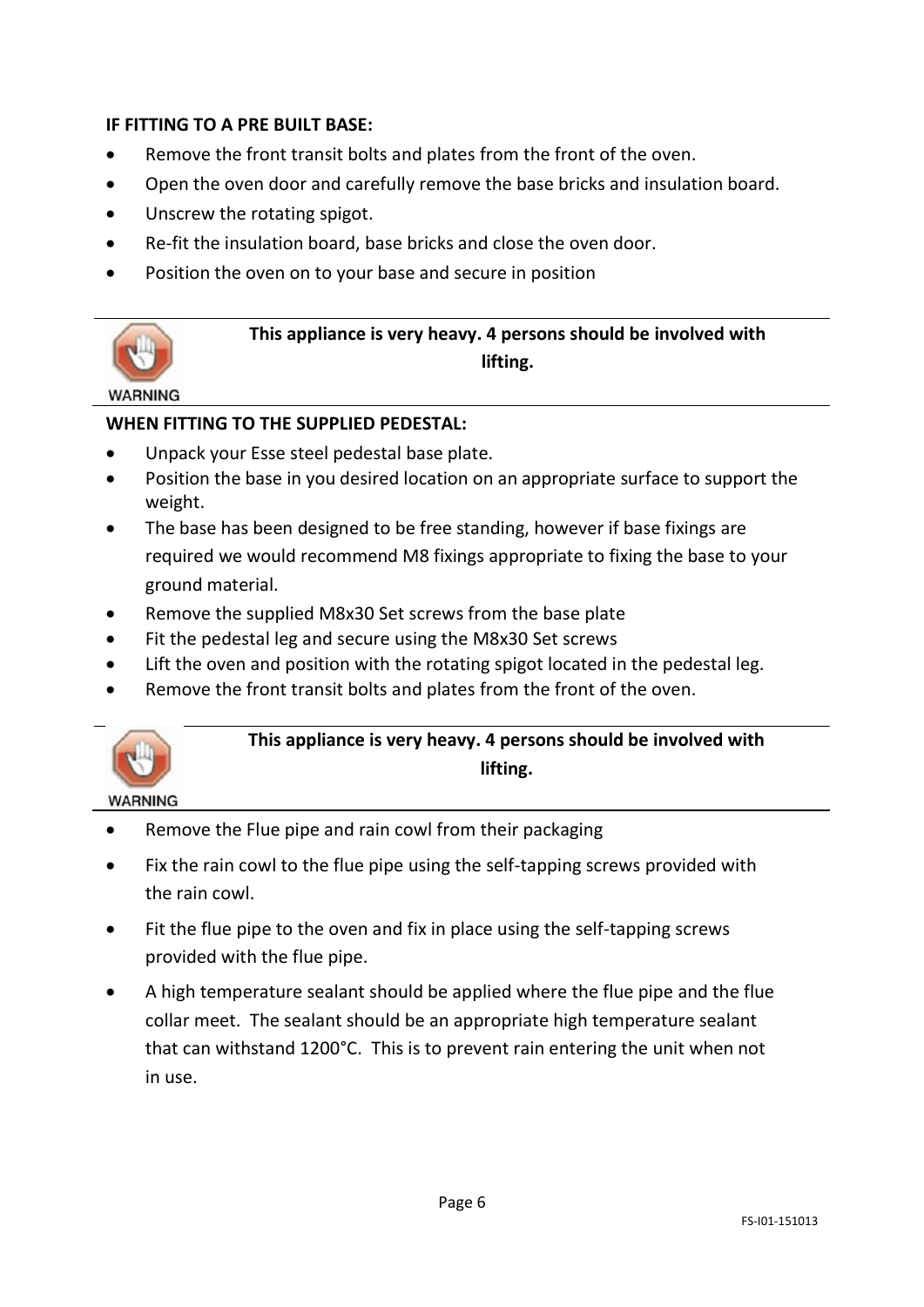#### **COMMISSIONING THE OVEN**

Your New Esse Fire Stone Oven is now ready to be commissioned. It is essential that you follow these guidelines for the first firing.

Your Esse Fire Stone Oven has a refractory brick lining, but the water used when forming the bricks must be cooked out before you oven can be put to use. This process is called curing.

First start off with a small fire and allow the temperature to gradually build up adding small pieces of wood. This will allow any moisture to dry out of the refractory linings and come out as steam. This should be done as slowly as possible, ideally over 3 to 4 hours. Failure to observe this commissioning may result in damage to the oven.



Wood Kindling Firelighter

Fig. 3 First Lighting (Shown with optional side shelves)

- Place a firelighter in the centre of the oven and stack small pieces of kindling around it to form a tower
- Light the fire.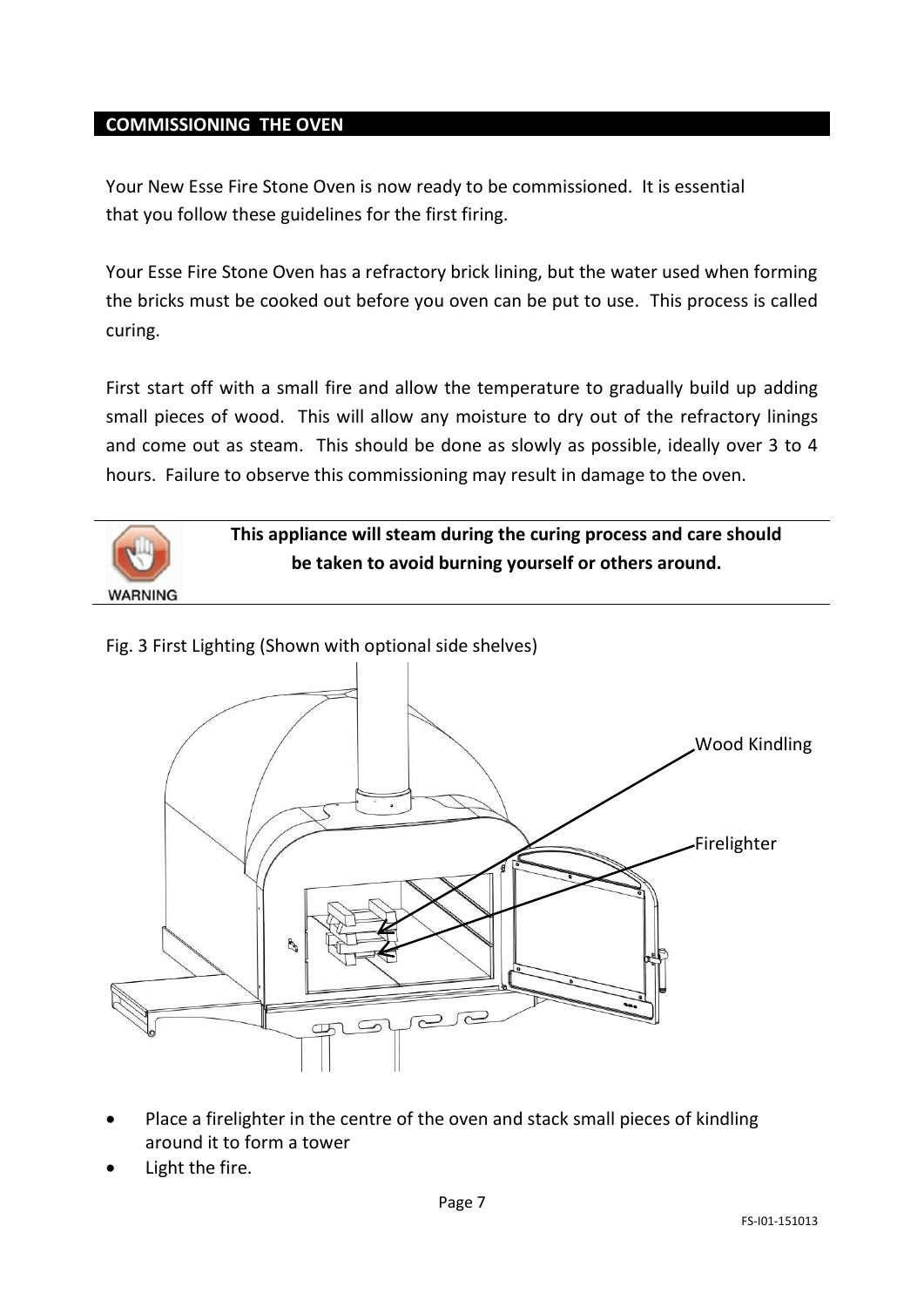- Once the kindling has caught fire, slowly add small pieces of wood.
- The curing fire should be kept alight for at least three hours
- Generally you will only need to cure your oven once. If, however the oven hasn't been used for a long period it is advisable to start with a smaller fire to warm up the oven before you establish a large hot fire.

#### **OPERATING THE STOVE**

- Take great care when using your oven as internal temperatures will be very high.
- Don't approach you oven during and after use with bare hands or arms.
- Always use oven gloves and mitts when handling pots or tools.
- Before purchasing operation tools, material and any type of cooking wear, make sure they are all appropriate for temperatures exceeding 500°C
- The oven can be pivoted on the pedestal so it is out the path of the prevailing wind. Or so the oven can also act as a heater towards outside dining furniture.
- If hairline cracks appear after frequent use, this is normal and to be expected.

#### Lighting and controlling the fire.

- Before lighting your fire, ensure that the wood oven firebox is clean and ready to use. After the first fire and subsequent fires, always retain some of the ash to form a new bedding for the next fire
- Place a firelighter at the back of the oven, light and add kindling.
- When kindling is alight, add larger pieces of wood.
- In between loading the fire, close the door onto the outer catch to allow sufficient air into the oven.
- Finally add 2 to 3 larger dry seasoned logs and close the door onto the inner catch.



OVER FIRING WILL DAMAGE YOUR OVEN.

DO NOT BURN MORE THAN 2KG OF WOOD AT ANY ONE TIME.

- The soot will burn off at around 500°C, this will indicate that the oven is up to cooking temperature when the walls and roof are no longer black.
- You should expect the oven to take 1 hour to attain a working temperature using kindling and thinly spilt logs.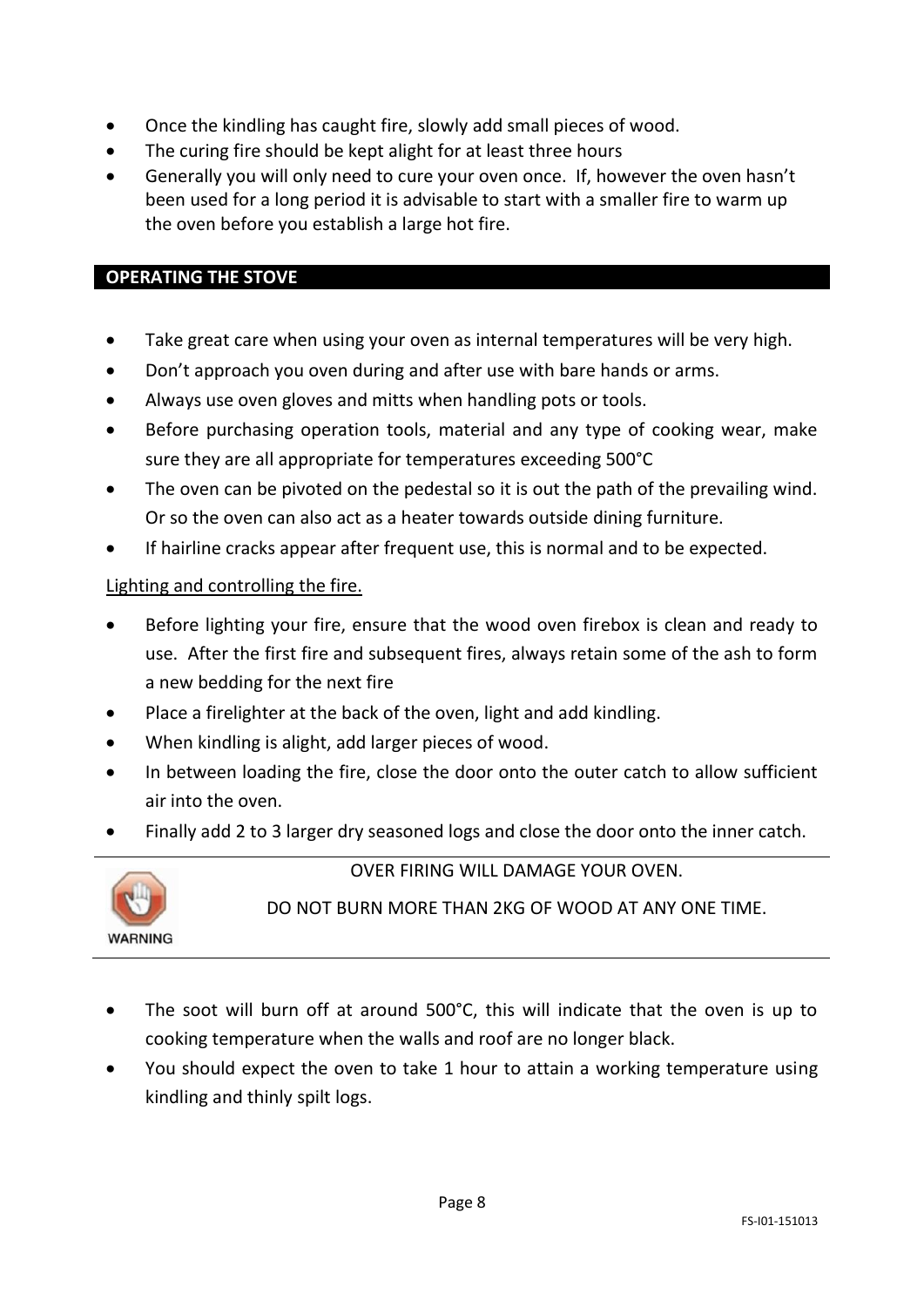It can take longer to heat up if the oven has not been used for a prolonged period of time, or if the weather has been particularly wet.

Cooking In the Oven



Always use heat resistant gloves and tools when operating the oven as handles and surfaces will be hot.

Oven temperatures can be maintained at very high levels, 450°C to 700°C.

Cook Pizzas on the oven floor towards the front of the oven, closing the door after loading. Pizzas can cook in as little as 90 seconds and will required turning during the cooking process using the peel supplied.

Oven temperature depends on how long the fire has been lit, how much wood has been burnt and even the type and quality of wood used (See what type of wood is best on page 10).

The oven will hold a cooking temperature from a glowing ash bed but maintaining a flame considerably increases the temperature.

If the base temperature has become higher than desired, use the Pizza trays supplied to compensate.

It is possible to have the embers pushed either to the back of the oven or to either side. The further in the oven you place the food, the hotter the temperature will be.

An ash guard is supplied to help reduce the ash ingression on the cooking area of the oven. This should be placed in once the fire is established and prior to cooking however it can reduce the temperature and increase cooking times.

Fish, meat or vegetables can be cooked on a cast iron griddle placed in the oven. Again with high temperatures the cooking process may be faster than you are used to, so keep an eye on your food whilst it is cooking, until you become more familiar with the performance of your oven.

We recommend a layer of Polenta on the base of the oven to stop Pizzas sticking when cooking directly on the stone base.

We highly recommend that you make your own pizza dough fresh. It will taste infinitely superior to anything 'ready-made' and will reward your efforts.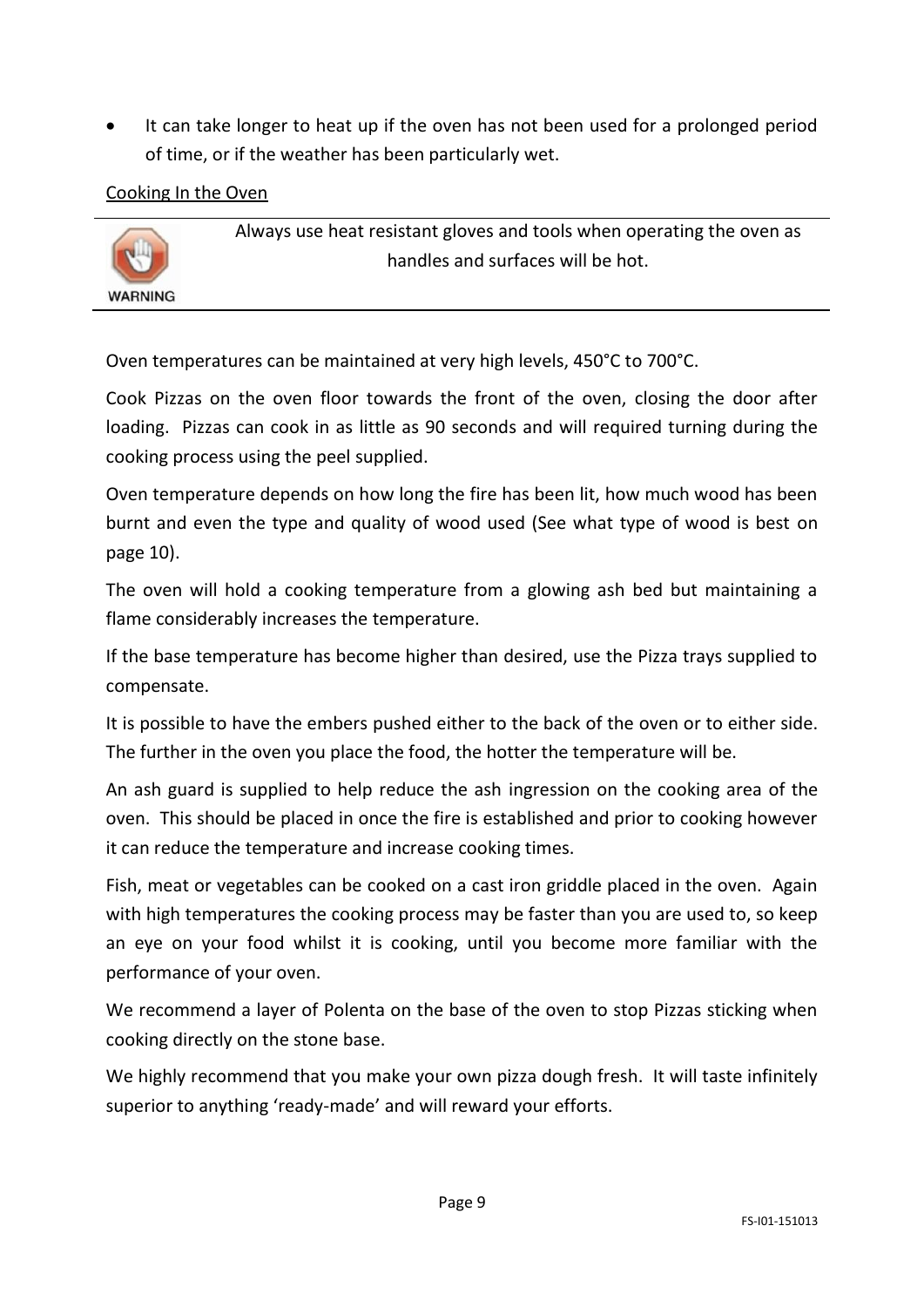#### Simple Pizza Dough Recipe.

Ingredients (For 4-6 pizzas)

- 450g strong white plain flour.
- 5mls (1 level teaspoon) salt.
- 2 (12g) sachets dried yeast.
- 300mls warm water (36°C)
- 4 tablespoons olive oil.

#### Method

Mix the flour and yeast in a large bowl.

Add the salt and mix.

Gradually add all the warm water and oil, mixing to a stiff dough with a wooden spoon. More water can be added if the mix becomes too stiff to work.

All the dough should stick together in the bowl and be able to be lifted out in one single ball of dough.

Knead the dough by hand, stretching and turning on a lightly floured surface for a good 10 minutes, until it is good and spongy.

Place dough in a lightly greased bowl. Cover with a kitchen towel or plastic wrap and place somewhere warm for about 45 minutes to proof (it should about double in size in thins time).

Split the dough into four balls then roll them out into a pizza shape. Place on a floured (polenta) peel or pizza pan, spread the tomato sauce, cheese and other toppings of your choosing.

It's now ready to go in the oven.

#### **WHAT TYPE OF WOOD IS BEST**

For best results use well-seasoned hardwoods such as Oak, Ash, Beech, Cherry, Apple, Pear, Hawthorn or Olive. The recommended moisture content should be less than 20% throughout. Hardwood essentially produces the most heat and less ash, making it the most efficient.

Allow wood to dry out under cover in well-ventilated conditions for at least twelve months. Wood is ready for burning when radial cracks appear in the end of the logs. Wood that is not seasoned will not burn with sufficient heat for you oven to work as designed.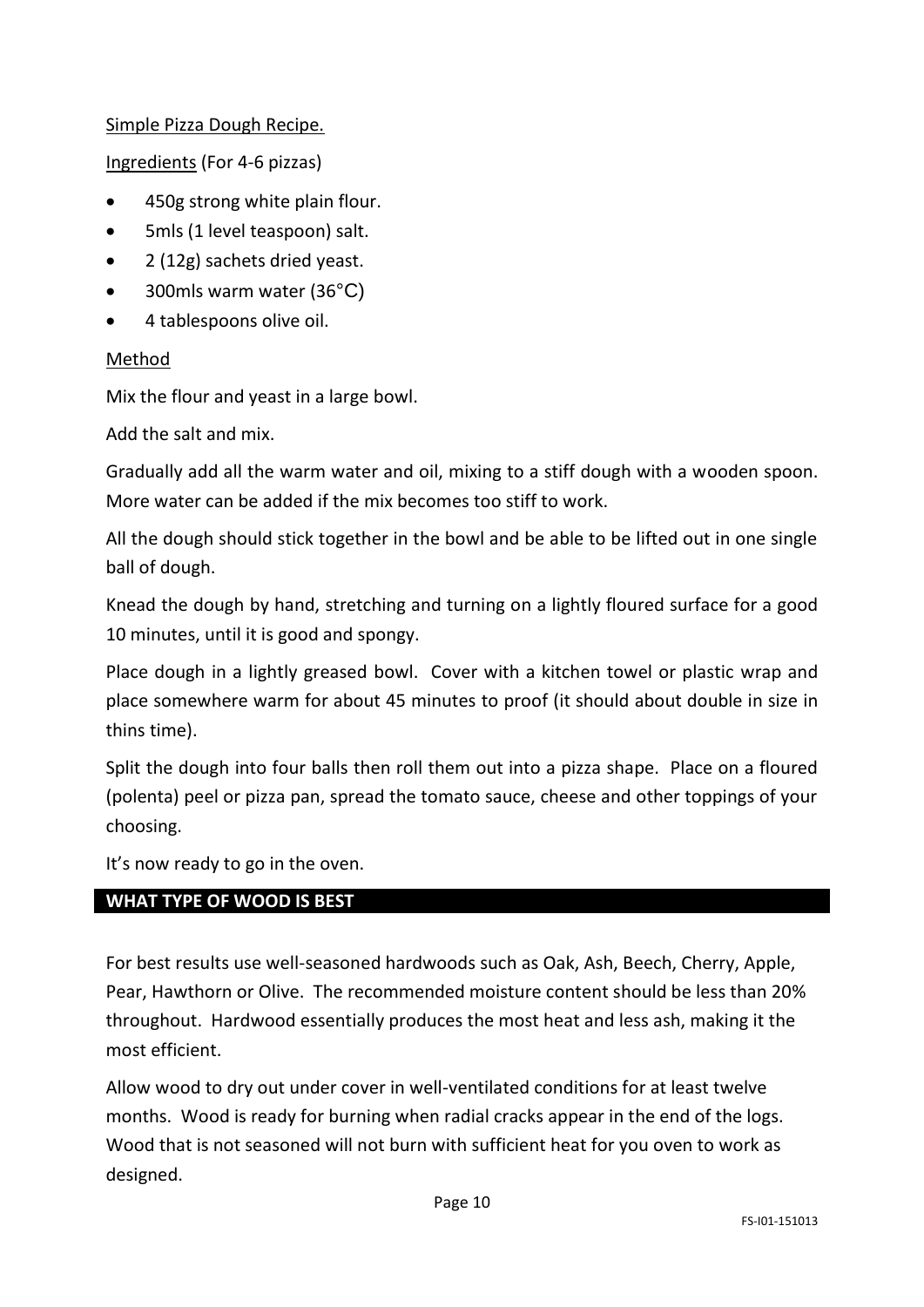

IMPORTANT: This appliance is not suitable for use with solid mineral fuels. E.g. Coal, Coke, Anthracite, etc. It is not suitable for any other fuel than wood.

#### **SEASONING AND STORING FIREWOOD**

Wood, which has recently been cut and is still full of sap and water, is known as "green" wood.

Greenwood will generally burn poorly and inefficiently, because it can have over 50% water in its cells. It may be hard to light, smoulder, not put out any heat and cause more than the usual amount of creosote to build up in your chimney.

So your aim should be to dry the wood out to below 25% moisture content, this process is called seasoning. As the name implies, you should store your wood for a season or so, while it dries, but there are things you can do to speed up seasoning by cutting the wood now rather than just before you use it.

Wood is composed of bundles of microscopic tubes that were used to transport water from the roots of the tree to the leaves. These tubes will stay full of water for years even after a tree is dead. This is why it is so important to have your firewood cut to length for 6 months or more before you burn it, it gives this water a chance to evaporate since the tube ends are finally open and the water only has to migrate a foot or two to escape. Splitting the wood helps too by exposing more surface area to the sun and wind, but cutting the wood to shorter lengths is of primary importance.

Here's how you can tell whether your wood is ready or not: Well-seasoned firewood generally has darkened ends with cracks or splits visible, it is relatively lightweight, and makes a clear "clunk" when two pieces are beat together. Green wood on the other hand is very heavy, the ends look fresher, and it tends to make a dull "thud" when struck. Another thing you can do to help is store your wood properly. Store it off the ground by building the pile on some longer logs (or whatever method you can devise). A shed or shelter with an open side makes an ideal storage place, as the air can circulate around the logs and help to dry them out. Unventilated spaces or plastic tarps, which never get taken off will prevent the drying and evaporation process and cause moulds and rot. So, if a tarp is your only option, take it off frequently to air the wood on fine days. And remember to put it back on again. Seasoned firewood will reabsorb large amounts of water if exposed to rain, snow and excessive dew, which is liable to make it rot and be unfit for making a good fire.

When you build up a store of firewood, remember that the wood may start to deteriorate after 4 to 5 years, although this is of course variable and depending on storage conditions and species involved.